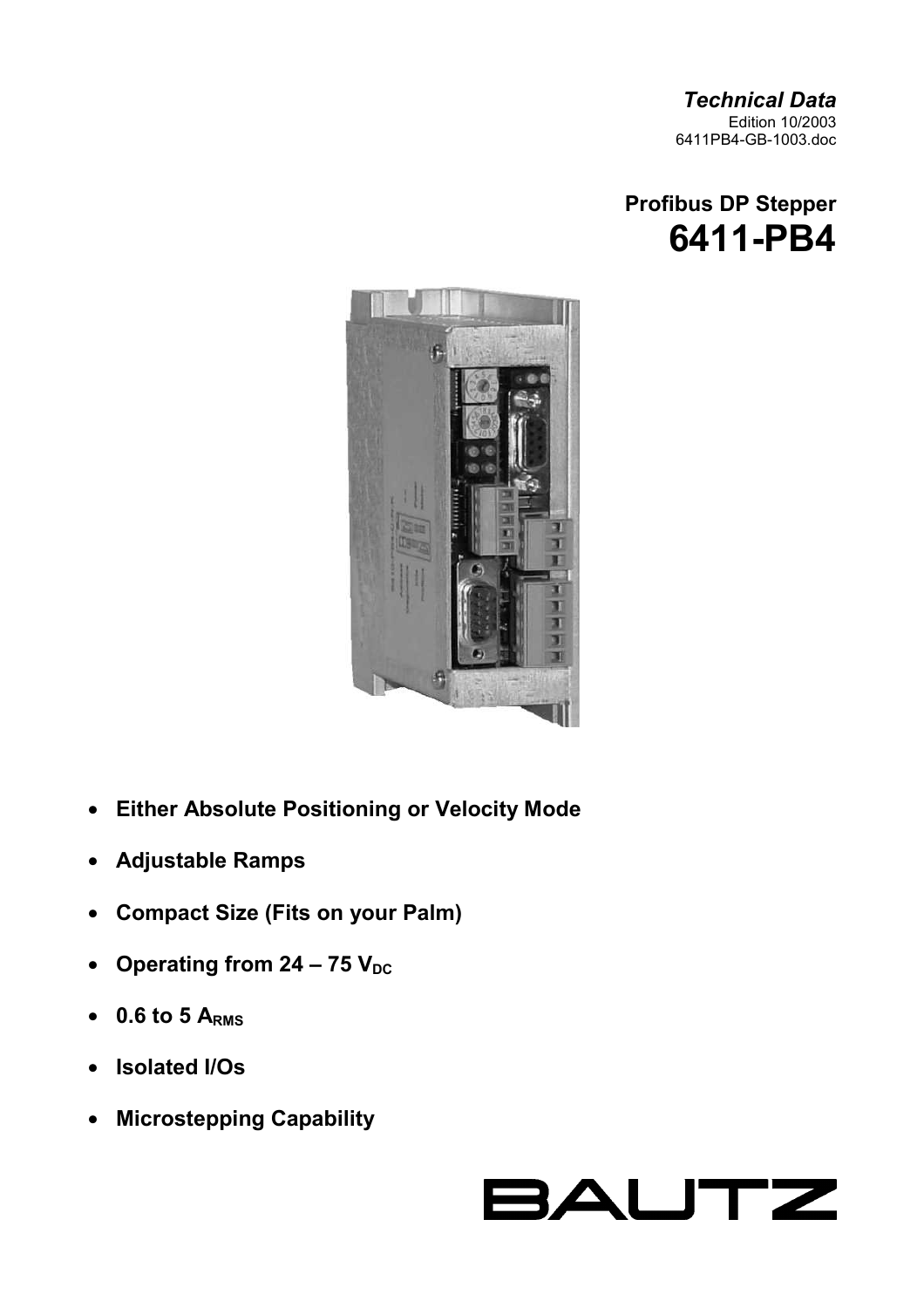| <b>Technical Data</b> | 10/03 |  | <b>BAUTZ</b> |
|-----------------------|-------|--|--------------|
|-----------------------|-------|--|--------------|

The 6411-PB4 is the solution to control, over Profibus DP, several step motor axis distributed in the field. The 6411-PB4 is a compact single axis positioning control. It has two limit switch inputs an interrupt and a reference switch input. To run the 6411-PB4 over Profibus DP, only eight input and output bytes each are necessary to execute positioning tasks for one axis. Since only the process data channel is used, the 6411-PB4 can be integrated into any control system using Profibus DP as sensor-actuator bus, without additional expenditure. Because of the rapid and simultaneous transmission of the input and output bytes with all Profibus DP participants, there are a great variety of possibilities for realizing multi-axes applications over the bus without having to cope with synchronization problems.

#### **Function**



# **Technical Data**

| <b>Input Voltage</b>          | $24 - 75V$                                                                                         |  |  |
|-------------------------------|----------------------------------------------------------------------------------------------------|--|--|
| <b>Output Current</b>         | 0,625 A – 5 A <sub>RMS</sub> adjustable in 0,625 A increments                                      |  |  |
| <b>Max. Step Frequency</b>    | 20 kHz                                                                                             |  |  |
| <b>Idle Current Reduction</b> | 50% after 0,05, 0,1 or 1 second                                                                    |  |  |
| <b>Fault Protection</b>       | Line-to-line and line-to-neutral shorts<br>Internal power supply under-voltage<br>Bus over-voltage |  |  |
| Damping                       | Patented digital electronic damping to eliminate motor oscilla-<br>tions                           |  |  |

#### **Bytes**

#### 8 Output Bytes **8 Output Bytes**

| Byte-No. | <b>Meaning</b>               | Byte-No. | Meaning          |
|----------|------------------------------|----------|------------------|
| $1+2$    | Velocity command             | $1+2$    | Actual velocity  |
| 3        | Acceleradstion               | $3 + 4$  | Status bytes     |
| 4        | Command byte                 | $5 - 8$  | 4 bytes for actu |
| $5 - 8$  | 4 bytes for position command |          |                  |

| Byte-No. | <b>Meaning</b>              |
|----------|-----------------------------|
| $1+2$    | <b>Actual velocity</b>      |
| $3+4$    | Status bytes                |
| $5 - 8$  | 4 bytes for actual position |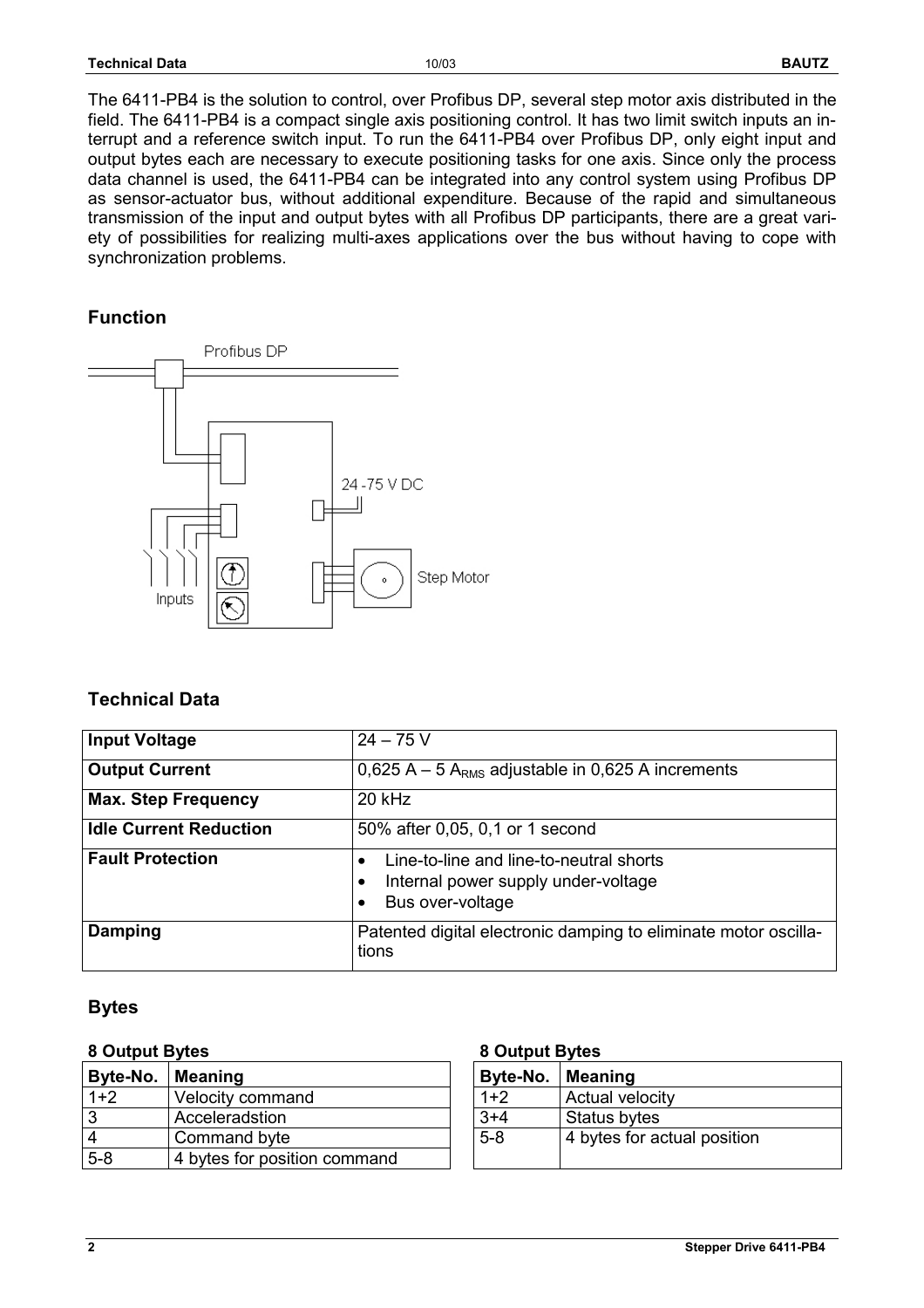### **Hardware Structure**



### **Dimensions**



#### **Order Code**

6411-PB4-C-N-K